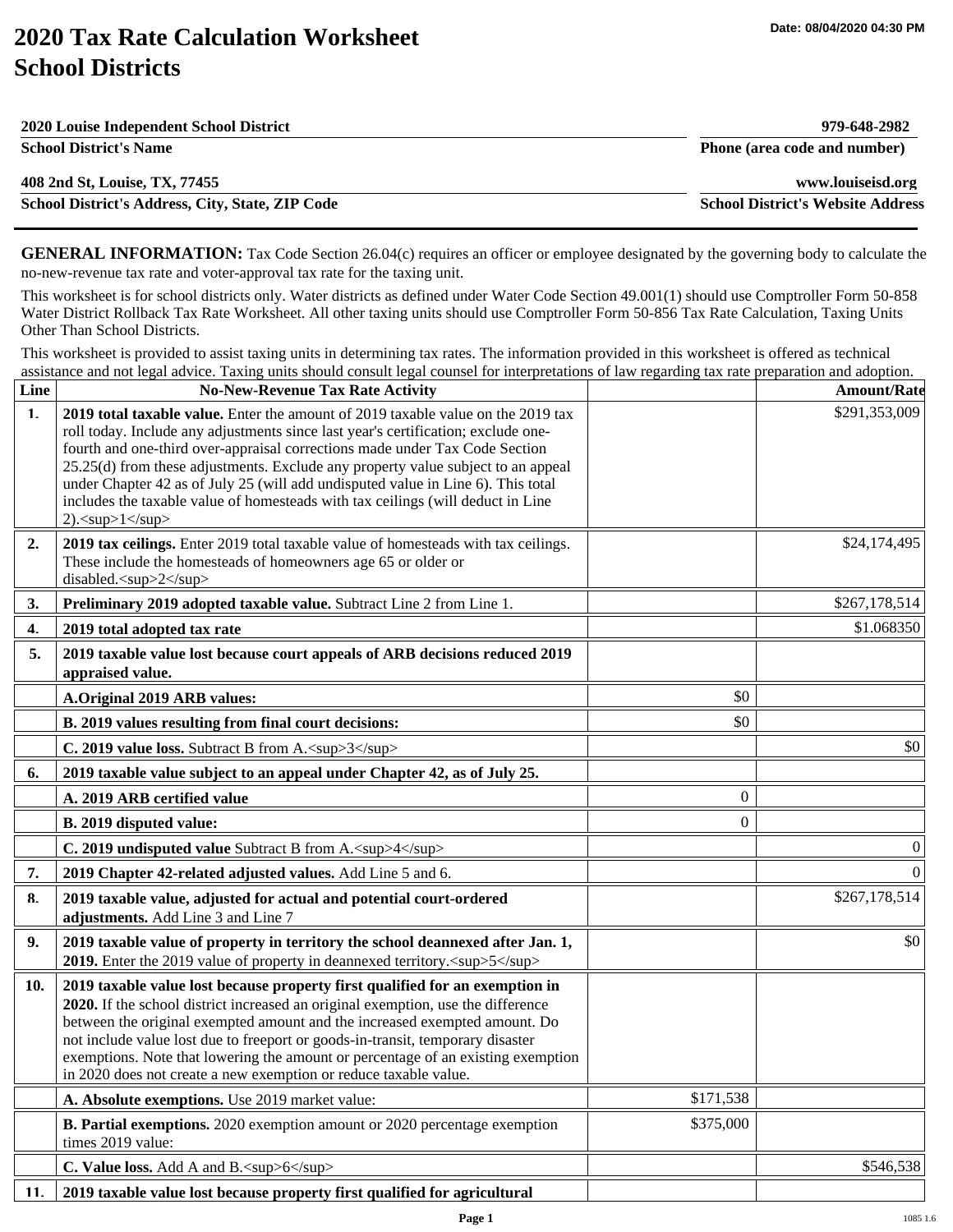|     | appraisal (1-d or 1-d-1), timber appraisal, recreational/scenic appraisal or<br>public access airport special appraisal in 2020. Use only properties that<br>qualified in 2020 for the first time; do not use properties that qualified in 2019.                                                                                                                                                                                                                                                                                                                                                                                                                                                                                               |               |               |
|-----|------------------------------------------------------------------------------------------------------------------------------------------------------------------------------------------------------------------------------------------------------------------------------------------------------------------------------------------------------------------------------------------------------------------------------------------------------------------------------------------------------------------------------------------------------------------------------------------------------------------------------------------------------------------------------------------------------------------------------------------------|---------------|---------------|
|     | A. 2019 market value:                                                                                                                                                                                                                                                                                                                                                                                                                                                                                                                                                                                                                                                                                                                          | \$340,500     |               |
|     | B. 2020 productivity or special appraised value:                                                                                                                                                                                                                                                                                                                                                                                                                                                                                                                                                                                                                                                                                               | \$14,961      |               |
|     | C. Value loss. Subtract B from A. <sup>7</sup>                                                                                                                                                                                                                                                                                                                                                                                                                                                                                                                                                                                                                                                                                                 |               | \$325,539     |
| 12. | Total adjustments for lost value. Add Lines 9, 10C and 11C.                                                                                                                                                                                                                                                                                                                                                                                                                                                                                                                                                                                                                                                                                    |               | \$872,077     |
| 13. | 2019 adjusted taxable value. Subtract Line 12 from Line 8.                                                                                                                                                                                                                                                                                                                                                                                                                                                                                                                                                                                                                                                                                     |               | \$266,306,437 |
| 14. | Adjusted 2019 taxes. Multiply Line 4 by Line 13 and divide by \$100.                                                                                                                                                                                                                                                                                                                                                                                                                                                                                                                                                                                                                                                                           |               | \$2,845,084   |
| 15. | Taxes refunded for years preceding tax year 2019. Enter the amount of taxes<br>refunded by the district for tax years preceding tax year 2019. Types of refunds<br>include court decisions, Tax Code Section 25.25(b) and (c) corrections and Tax<br>Code Section 31.11 payment errors. Do not include refunds for tax year 2019. This<br>line applies only to tax years preceding tax year 2019. <sup>8</sup>                                                                                                                                                                                                                                                                                                                                 |               | \$877         |
| 16. | Adjusted 2019 levy with refunds Add Lines 14 and 15. <sup>9</sup> Note: If the<br>governing body of the school district governs a junior college district in a county<br>with a population of more than two million, subtract the amount of taxes the<br>governing body dedicated to the junior college district in 2019 from the result.                                                                                                                                                                                                                                                                                                                                                                                                      |               | \$2,845,961   |
| 17. | Total 2020 taxable value on the 2020 certified appraisal roll today. This value<br>includes only certified values and includes the total taxable value of homesteads<br>with tax ceilings (will deduct in Line 19). These homesteads include homeowners<br>age 65 or older or disabled. <sup>10</sup>                                                                                                                                                                                                                                                                                                                                                                                                                                          |               |               |
|     | A. Certified values only. <sup>11</sup>                                                                                                                                                                                                                                                                                                                                                                                                                                                                                                                                                                                                                                                                                                        | \$292,836,961 |               |
|     | B. Pollution control and energy storage exemption: Deduct the value of<br>property exempted for the current tax year for the first time as pollution control or<br>energy storage system property:                                                                                                                                                                                                                                                                                                                                                                                                                                                                                                                                             | \$0           |               |
|     | C. Total value. Subtract B from A.                                                                                                                                                                                                                                                                                                                                                                                                                                                                                                                                                                                                                                                                                                             |               | \$292,836,961 |
| 18. | Total value of properties under protest or not included on certified appraisal<br>roll. <sup>12</sup>                                                                                                                                                                                                                                                                                                                                                                                                                                                                                                                                                                                                                                          |               |               |
|     | A. 2020 taxable value of properties under protest. The chief appraiser certifies a<br>list of properties still under ARB protest. The list shows the appraisal district's<br>value and the taxpayer's claimed value, if any, or an estimate of the value if the<br>taxpayer wins. For each of the properties under protest, use the lowest of these<br>values. Enter the total value under protest. <sup>13</sup>                                                                                                                                                                                                                                                                                                                              | \$0           |               |
|     | B. 2020 value of properties not under protest or included on certified<br>appraisal roll. The chief appraiser gives school districts a list of those taxable<br>properties that the chief appraiser knows about but are not included in the appraisal<br>roll certification. These properties are also not on the list of properties that are still<br>under protest. On this list of properties, the chief appraiser includes the market<br>value, appraised value and exemptions for the preceding year and a reasonable<br>estimate of the market value, appraised value and exemptions for the current year.<br>Use the lower market, appraised or taxable value (as appropriate). Enter the total<br>value not on the roll. <sup>14</sup> | \$0           |               |
|     | C. Total value under protest or not certified:. Add A and B.                                                                                                                                                                                                                                                                                                                                                                                                                                                                                                                                                                                                                                                                                   |               | \$0           |
| 19. | 2020 tax ceilings Enter 2020 total taxable value of homesteads with tax ceilings.<br>These include the homesteads of homeowners age 65 or older or<br>disabled. <sup>15</sup>                                                                                                                                                                                                                                                                                                                                                                                                                                                                                                                                                                  |               | \$28,107,659  |
| 20. | 2020 total taxable value. Add Lines 17C and 18C. Subtract Line 19.                                                                                                                                                                                                                                                                                                                                                                                                                                                                                                                                                                                                                                                                             |               | \$264,729,302 |
| 21. | Total 2020 taxable value of properties in territory annexed after Jan. 1, 2019.<br>Include both real and personal property. Enter the 2020 value of property in<br>territory annexed by the school district.                                                                                                                                                                                                                                                                                                                                                                                                                                                                                                                                   |               | \$0           |
| 22. | Total 2020 taxable value of new improvements and new personal property<br>located in new improvements. New means the item was not on the appraisal roll<br>in 2019. An improvement is a building, structure, fixture or fence erected on or<br>affixed to land. New additions to existing improvements may be included if the<br>appraised value can be determined. New personal property in a new improvement<br>must have been brought into the school district after Jan. 1, 2019, and be located in                                                                                                                                                                                                                                        |               | \$2,671,604   |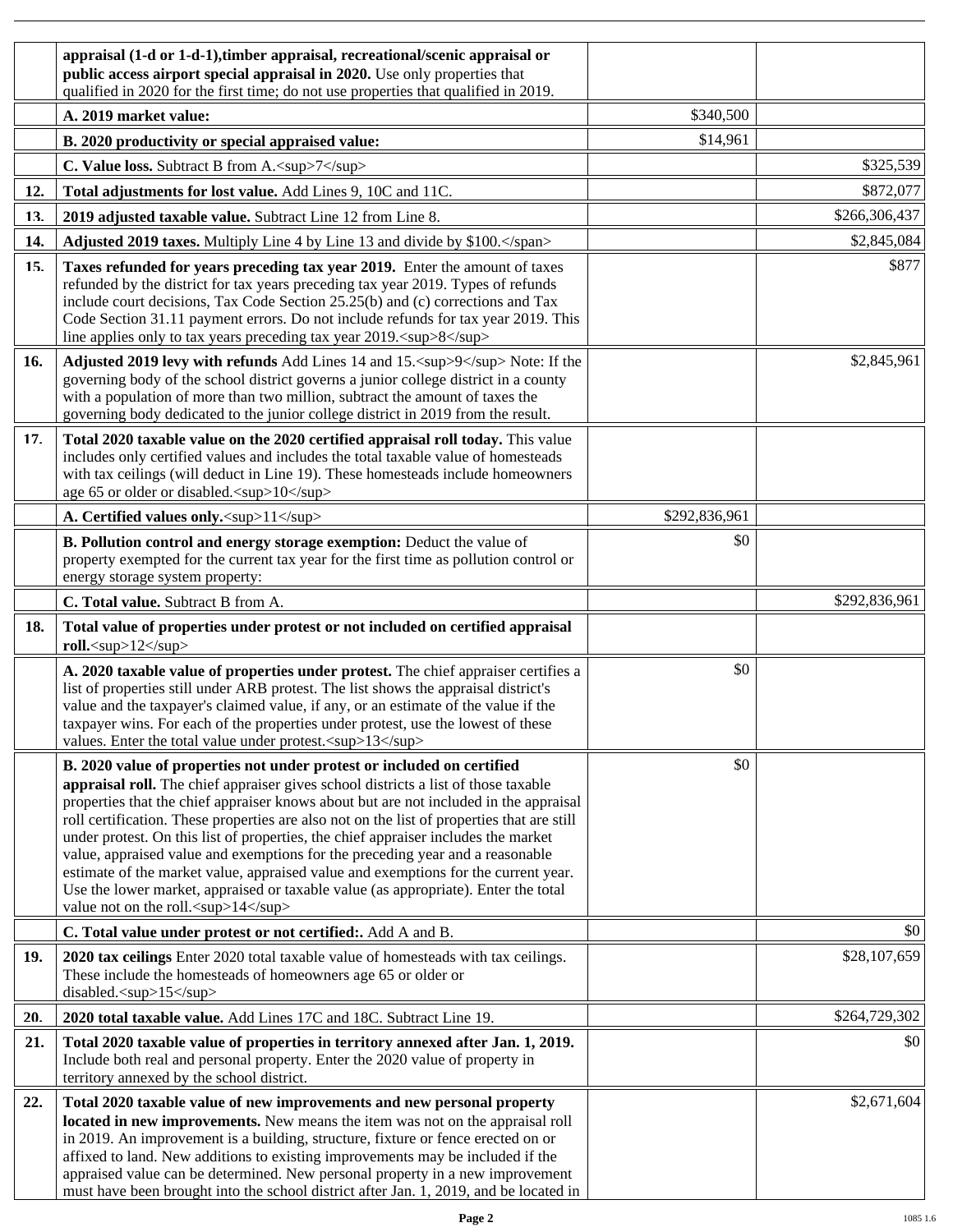|     | a new improvement.                                                 |                                                                            |                    |
|-----|--------------------------------------------------------------------|----------------------------------------------------------------------------|--------------------|
| 23. | Total adjustments to the 2020 taxable value. Add Lines 21 and 22.  |                                                                            | \$2,671,604        |
| 24. | <b>Adjusted 2020 taxable value.</b> Subtract Line 23 from Line 20. |                                                                            | \$262,057,698      |
| 25. |                                                                    | <b>2020 NNR tax rate.</b> Divide Line 16 by Line 24 and multiply by \$100. | \$1.086000 / \$100 |
|     | [1]Tex. Tax Code Section                                           | [2] Tex. Tax Code Section                                                  |                    |
|     | [3]Tex. Tax Code Section                                           | [4] Tex. Tax Code Section                                                  |                    |
|     | [5] Tex. Tax Code Section                                          | [6] Tex. Tax Code Section                                                  |                    |
|     | [7] Tex. Tax Code Section                                          | [8] Tex. Tax Code Section                                                  |                    |
|     | [9]Tex. Tax Code Section                                           | [10]Tex. Tax Code Section                                                  |                    |
|     | [11]Tex. Tax Code Section                                          | [12]Tex. Tax Code Section                                                  |                    |

**[13]Tex. Tax Code Section [14]Tex. Tax Code Section** 

**[15]Tex. Tax Code Section**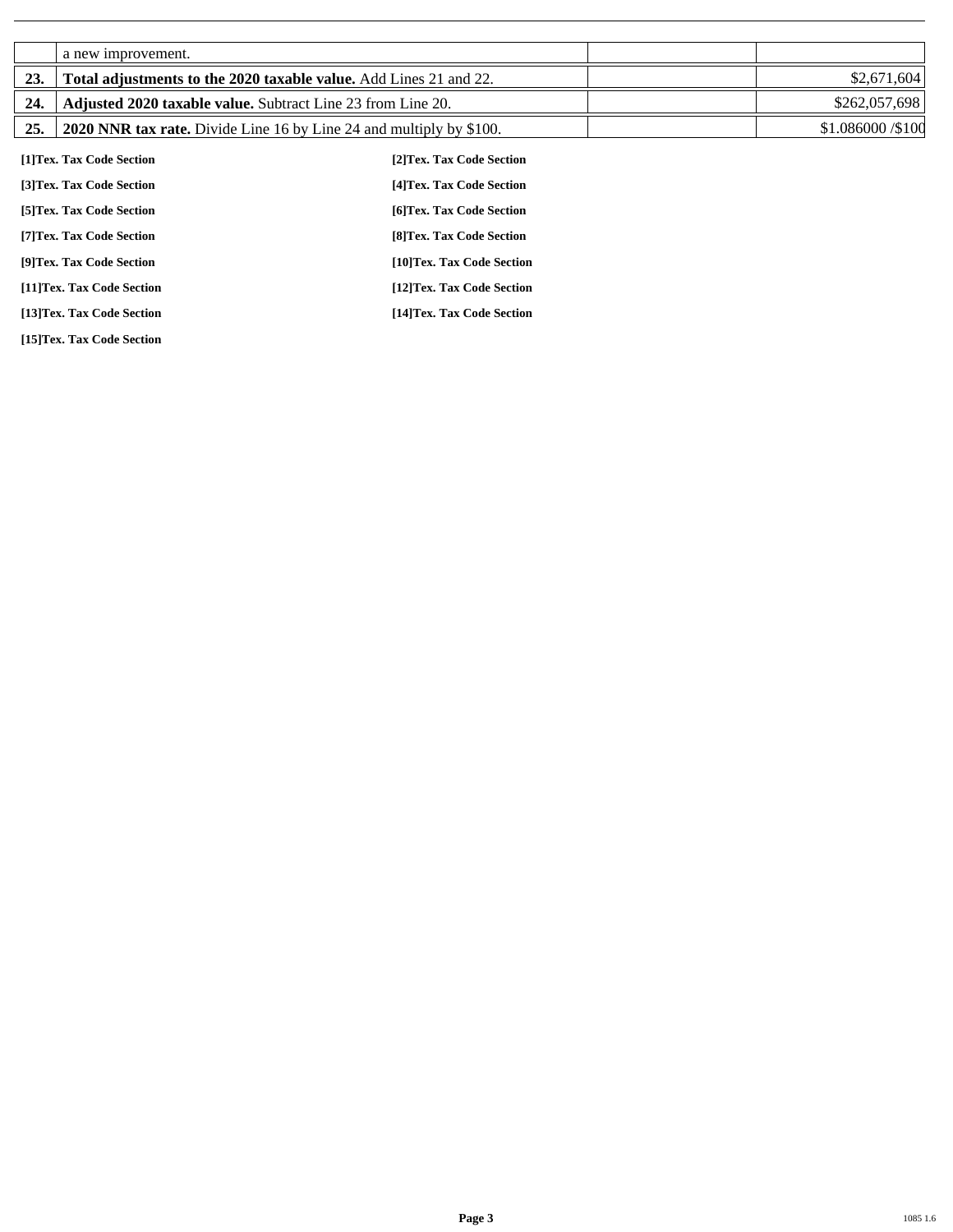| Line       | <b>Voter Approval Tax Rate Activity</b>                                                                                                                                                                                                                                                                                                    |           | <b>Amount/Rate</b> |
|------------|--------------------------------------------------------------------------------------------------------------------------------------------------------------------------------------------------------------------------------------------------------------------------------------------------------------------------------------------|-----------|--------------------|
| 26.        | 2020 maximum compressed tax rate (MCR). TEA will publish compression<br>rates based on district and statewide property value growth. Enter the school<br>district's maximum compressed rate based on guidance from the TEA.[25]                                                                                                            |           | \$.916400          |
| 27.        | 2020 enrichment tax rate (DTR). Enter the greater of A and B.[26]                                                                                                                                                                                                                                                                          |           | \$.138300          |
|            | A. Enter the District's 2019 DTR, minus any required reduction under Education<br>Code Section 48.202(f)                                                                                                                                                                                                                                   | \$.138300 |                    |
|            | B.Enter \$.05 per \$100 of taxable value, if governing body of school district adopts<br>\$0.05 by unanimous vote.<br>If not adopted by unanimous vote, enter \$0.04 per \$100 [27]                                                                                                                                                        | \$.000000 |                    |
| 28.        | 2020 maintenance and operations (M&O) tax rate (TR). Add Lines 26 and 27.<br>Note: M&O tax rate may not exceed the sum of \$0.17 and the product of the state<br>compression percentage multiplied by \$1.00. [28]                                                                                                                         |           | \$1.054700         |
| 29.        | Total 2020 debt to be paid with property tax revenue.                                                                                                                                                                                                                                                                                      |           |                    |
|            | Debt means the interest and principal that will be paid on the debts that:<br>(1) Are paid by property taxes;<br>(2) Are secured by property taxes;<br>(3) Are scheduled for payment over a period longer than one year; and<br>(4) Are not classified in the school district's budget and M&O expenses.                                   |           |                    |
|            | A. Debt includes contractual payments to the other school districts that have<br>incurred debt on behalf of this school district, if those debts meet the four<br>conditions above. Include only amounts that will be paid from property tax<br>revenue. Do not include appraisal district budget paymetns.<br>Enter debt amount:          | $\Omega$  |                    |
|            | B. Subtract unencumbered fund amount used to reduce total debt.                                                                                                                                                                                                                                                                            | $\theta$  |                    |
|            | C. Subtract state aid received for paying principal and insterest on debt for<br>facilities through the existing debt allotmnent program and/or instructional<br>facilities allotment program.                                                                                                                                             | $\Omega$  |                    |
|            | D. Adjust debt: Subtract B from C and from A.                                                                                                                                                                                                                                                                                              |           | $\overline{0}$     |
| 30.        | Certified 2019 excess debt collections. Enter the amount certified by the<br>collector.                                                                                                                                                                                                                                                    |           | $\overline{0}$     |
| 31.        | Adjusted 2020 debt. Subtract line 30 from line 29D.[29]                                                                                                                                                                                                                                                                                    |           | $\overline{0}$     |
| 32.        | 2020 anticipated collection rate. If the anticipated rate in A is lower than actual<br>rates in B, C and D, enter the lowest rate from B, C or D. If the anticipated rate in<br>A is higher than at least one of the rates in the prior three years, enter the rate from<br>A. Note that the rate can be greater than 100%.[30]            |           | 100.00 %           |
|            | A. Enter the 2020 anticipated collection rate certified by the collector. [31]                                                                                                                                                                                                                                                             | 100.00 %  |                    |
|            | <b>B.</b> Enter the 2019 actual collection rate                                                                                                                                                                                                                                                                                            | 104.00 %  |                    |
|            | C. Enter the 2018 actual collection rate                                                                                                                                                                                                                                                                                                   | 100.00 %  |                    |
|            | <b>D.</b> Enter the 2017 actual collection rate                                                                                                                                                                                                                                                                                            | 98.00 %   |                    |
| <b>33.</b> | 2020 debt adjusted for collections. Divide Line 31 by Line 32. Note: If the<br>governing body of the school district governs a junior college district in a county<br>with a population of more than two million, add the amount of taxes the governing<br>body proposes to dedicate to the junior college district in 2020 to the result. |           | $\overline{0}$     |
| 34.        | 2020 total taxable value Enter the amount on Line 20 of the No-New-<br>Revenue Tax Rate Worksheet.                                                                                                                                                                                                                                         |           | 264,729,302        |
| 35.        | 2020 debt rate. Divide Line 33 by Line 34 and multiply by \$100                                                                                                                                                                                                                                                                            |           | 0.00000            |
| 36.        | 2020 voter-approval tax rate. Add Lines 28 and 36.<br>If the school district received distributions from an equalization tax imposed under<br>former Chapter 18, Education code, add teh NNR tax rate as of the date of the<br>county unit system's abolition to the sum of Lines 28 and 36 [32]                                           |           | 1.05470            |